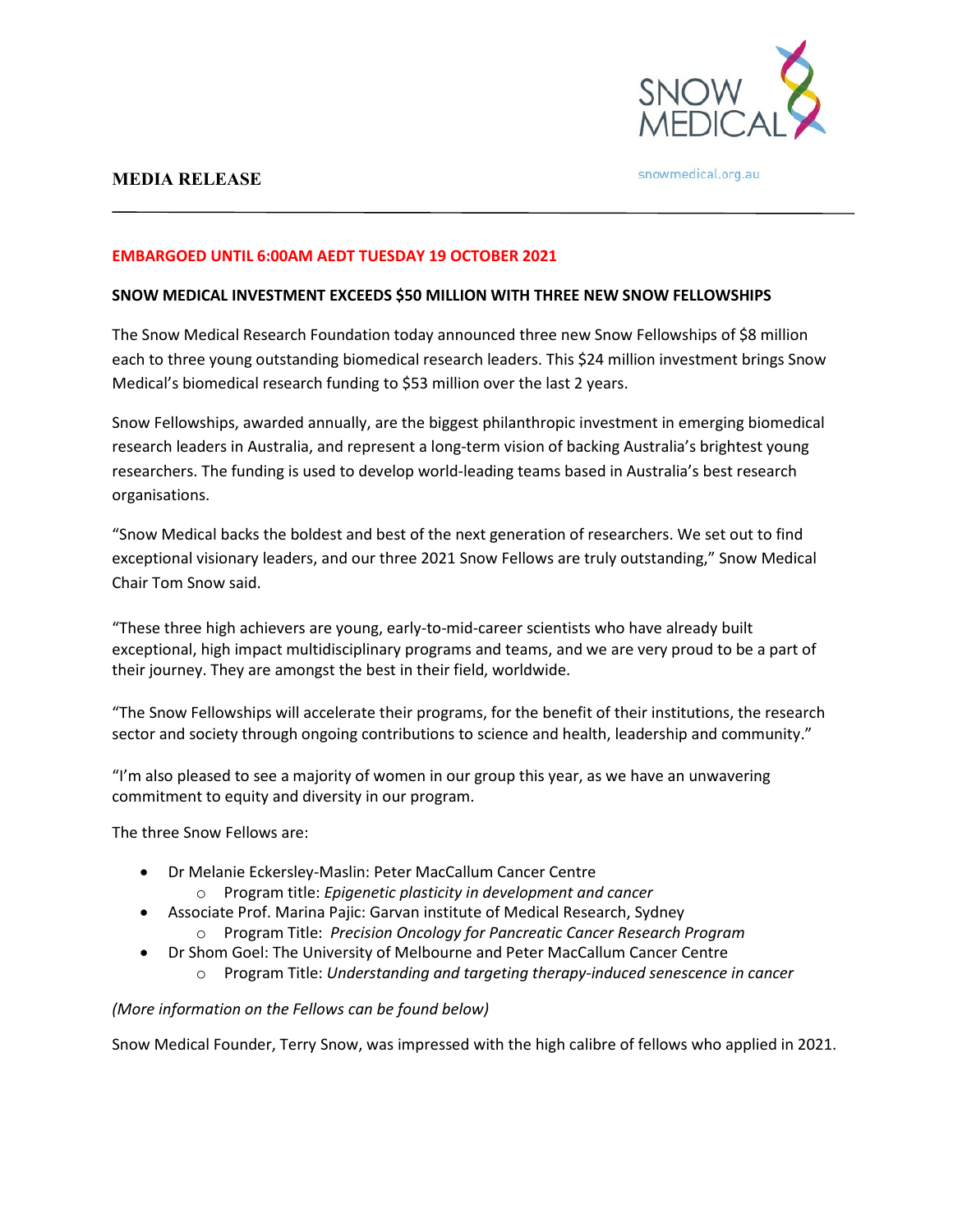

"I'm particularly pleased that our fellows have demonstrated a strong commitment to generous leadership; mentoring other scientists in their teams, as well as their institutions, and collaborators," Terry Snow said.

"I have always had a commitment to excellence in everything I do. I wanted to back the best talent. The Fellows are an absolute demonstration of excellence.

"Each Fellow is based in an outstanding research organisations with a strong commitment to a culture of excellence, where they are supported by some of the best infrastructure and professional development programs available for them and their teams."

Fellowship funding is available to set up and operate a research laboratory and will provide salaries for the Snow Fellow and post-doctoral researchers, PhD student scholarship top-ups, technical and laboratory management support, project funds and leadership development.

The appointment of the three Snow Fellows in 2021 brings the total number of Snow Fellowship to six and Snow Medical is looking to appoint a further two Snow Fellows in 2022.

#### ENDS

Media contact - Chris Wagner: 0434 378 939

### **About the Fellows**

**Dr Shom Goel:** The University of Melbourne and Peter MacCallum Cancer Centre



**Program Title:** *Understanding and targeting therapy-induced senescence in cancer*

Dr. Shom Goel is a Laboratory Group Leader at the University of Melbourne and a Consultant Oncologist at the Peter MacCallum Cancer Centre. His research is focused on understanding mechanisms underlying response and resistance to contemporary therapies for solid tumours, most notably breast cancer.

Shom is a fellow of the Royal Australasian College of Physicians. He completed medical school at the University of Adelaide, where he was awarded the Honours Alumni Medal as the top-ranked graduate across all faculties of the University. He then completed specialist training in Sydney,

and there was awarded the Bryan Hudson Medal as the top-ranked candidate in the Royal Australasian College of Physicians' Fellowship examination. Supported by the WG Walker Fulbright Scholarship (awarded to Australia's highest-ranked Fulbright Scholar each year), he relocated to Boston to conduct his doctoral research at the Massachusetts General Hospital. He was subsequently awarded a Young Investigator Award from the American Society of Clinical Oncology (ASCO) and was appointed as a Goldfarb-Rudkin Fellow in Breast Oncology at the Dana-Farber Cancer Institute in 2009. He was also awarded the Dana-Farber's inaugural J. Dirk Iglehart Fellowship in Breast Oncology.

Shom returned to Australia in 2019 having spent ten years in Boston. His research group positions itself at the intersection of cell cycle biology, epigenetics, and tumour immunology in cancer. He has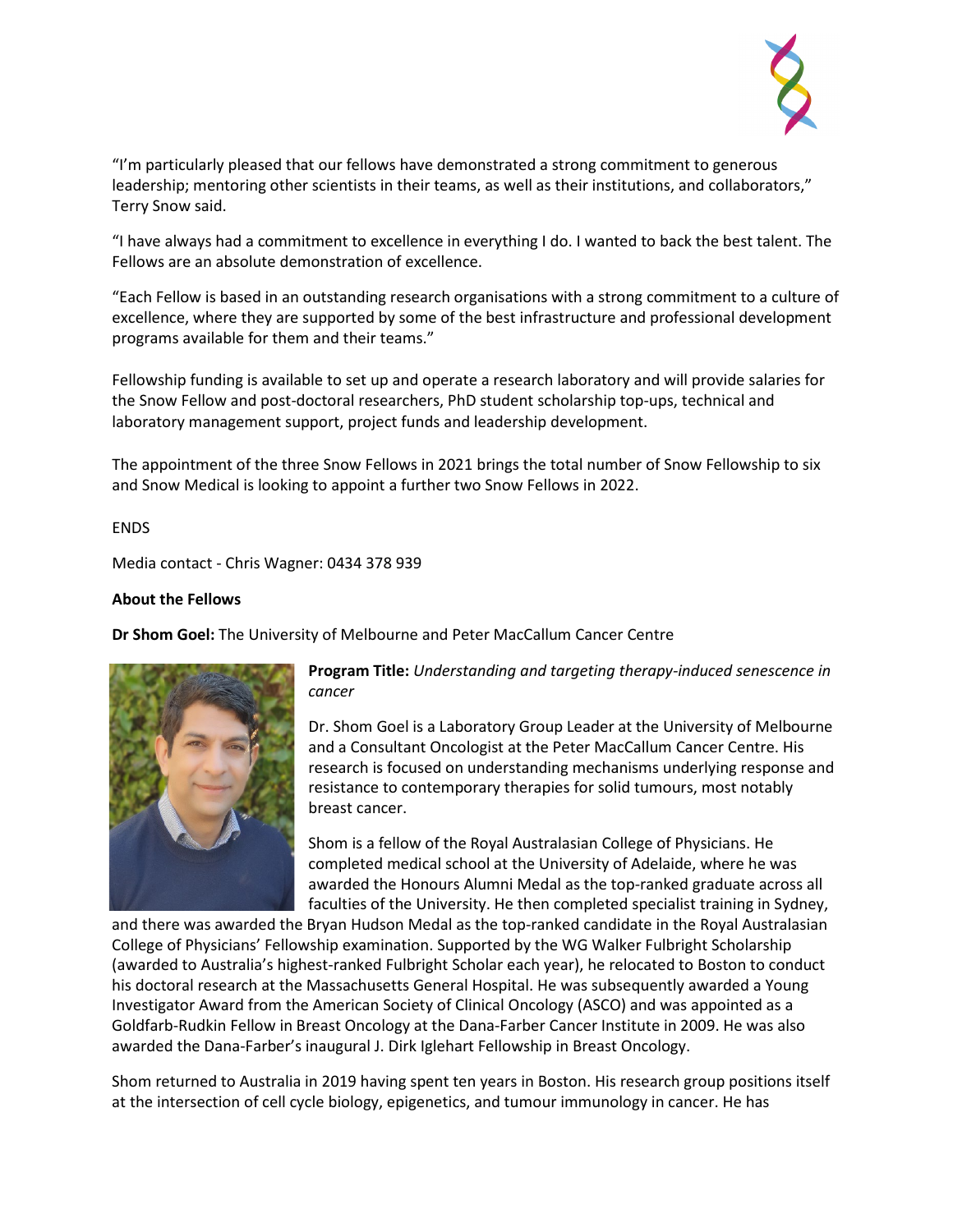

snowmedical.org.au

### **MEDIA RELEASE**

developed new transgenic mouse models of breast cancer, which have proven valuable for uncovering new mechanisms of drug activity and resistance, and his work has been published in high-impact journals including Nature, Cancer Cell and Nature Cancer. His laboratory findings have triggered the development of numerous randomised clinical trials in breast cancer, and he serves as either Global PI or Translational PI for four of these. He was also recently appointed Chair-Elect of the American Society of Clinical Oncology's Education Committee.



**Associate Prof. Marina Pajic:** Garvan institute of Medical Research, Sydney

**Program Title**: *Precision Oncology for Pancreatic Cancer Research Program*

Marina Pajic is a leader in pancreatic cancer research. Since returning from the Netherlands and establishing her lab at the Garvan in 2013, Associate Professor Marina Pajic has developed an innovative program that builds on the unique infrastructure she has generated, a wealth of integrated human cancer genomic and gene product expression profiles, complex 3D and patient-derived mouse models, rapidly evolving technologies, and

close clinical links, to reveal new insights into the deregulation of molecules commonly hijacked in pancreatic cancer, which drive tumour (i) heterogeneity (ii) metastasis and (iii) chemoresistance. She has built a large integrated program with Australian and International collaborators and is using this knowledge to inform the rational design of novel, tailored treatment options for pancreatic cancer Her research is supported by the NHMRC, Cancer Australia, Cancer Council NSW, Tour de Cure, ACRF, CINSW, the Philip Hemstritch Fellowship in Pancreatic Cancer and the Girgensohn Foundation. Marina's contributions have been recognised by several prestigious awards including the Australian Academy of Science 2020 Ruth Stephens Gani Medal for achievements in the field of applied cancer genomics and precision medicine for pancreatic cancer, the NSW Premier's Outstanding Cancer Research Fellow Award and the Cancer Institute NSW Wildfire and Rising Star Awards.



**Dr Melanie Eckersley-Maslin**: Peter MacCallum Cancer Centre and University of Melbourne

**Program title:** Epigenetic plasticity in development and cancer

Dr Melanie Eckersley-Maslin's is applying her previous research in embryonic development in the USA and UK, and her discovery of factors that control embryonic development, to understand cancer progression. Her research explores how cell identity and function is established in embryos and how these processes are deregulated in cancers, with the ultimate aim to identify new prognostic markers and therapeutic targets.